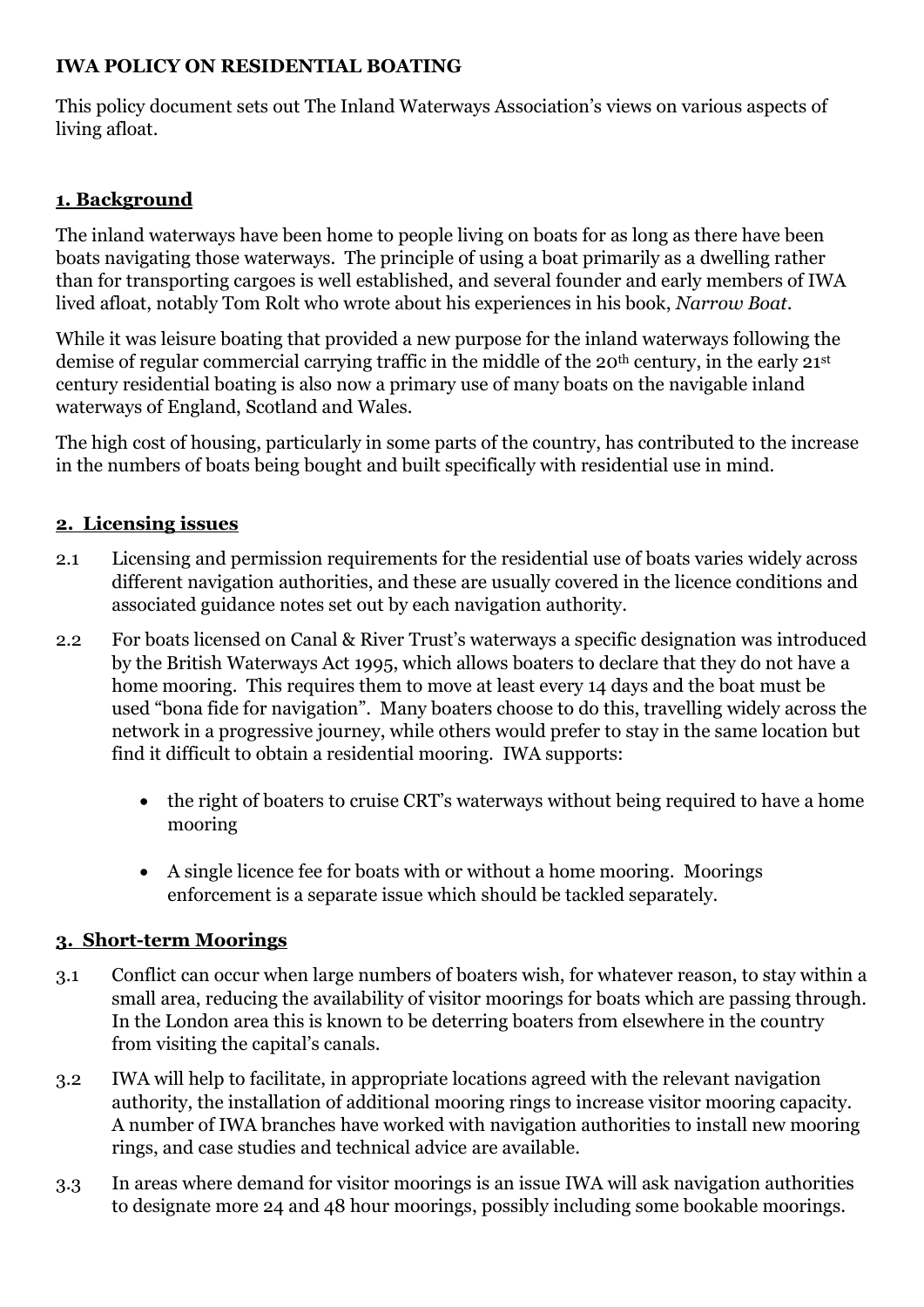72 hours or 7 days may be appropriate in some locations, and stretches of unrestricted (ie 14 day moorings) should also continue to be available.

- 3.4 In areas where overstaying on 24 hour and 48 hour visitor moorings has become an issue, navigation authorities should designate some moorings as overnight only, eg mooring only allowed between 4pm and 11am, and ensure that these timings are enforced.
- 3.5 IWA considers that stronger enforcement action is needed by navigation authorities. Difficulties in some areas have been exacerbated by a lack of enforcement by the authorities and those who have enjoyed this way of life without interference need to be treated sensibly and considerately in any tightening and enforcement of the rules.
- 3.6 In addition to stronger enforcement, IWA supports the provision of more moorings suitable for residential boats as set out in section 4, as part of the solution.

#### **4. Long term moorings**

- 4.1 IWA supports the principle of people living afloat and will promote and campaign for the provision of more affordable moorings for residential use on all waterways.
- 4.2 IWA will encourage a proactive approach by navigation authorities, planning authorities and mooring providers to encourage the provision of a range of affordable moorings, including residential moorings, from large marinas with lots of facilities to smaller community-run sites accommodating a few boats with basic facilities.
- 4.3 Where new marinas or mooring sites are being developed, IWA will encourage the inclusion of residential berths.
- 4.4 IWA will encourage and support waterway restoration groups to incorporate residential moorings into their plans. Income from such moorings will be beneficial in ensuring the future viability of restoration schemes.
- 4.5 IWA will identify opportunities for utilising redundant arms and wharves for residential moorings, across the waterways system. Where investment in infrastructure is needed, IWA will encourage private companies to get involved, or Community Interest Companies or other social enterprise groups to be set up.
- 4.6 New on-line residential moorings should, wherever possible, be located on the non-towpath side of the waterway.

## **5. Planning**

- 5.1 IWA will press for local authorities to take a more positive and supportive approach to residential moorings. Planning permission is required but there is no specific national planning policy or procedural guidance related to residential moorings and local planning authorities take differing approaches.
- 5.2 IWA will remind local authorities that the Housing and Planning Act 2016 includes a duty for local housing authorities in England to "consider the needs of people residing in or resorting to their district with respect to the provision of … places on inland waterways where houseboats can be moored."
- 5.3 Despite significant differences between residential moorings and built development, in terms of permanence, sustainability and environmental impact, residential moorings are